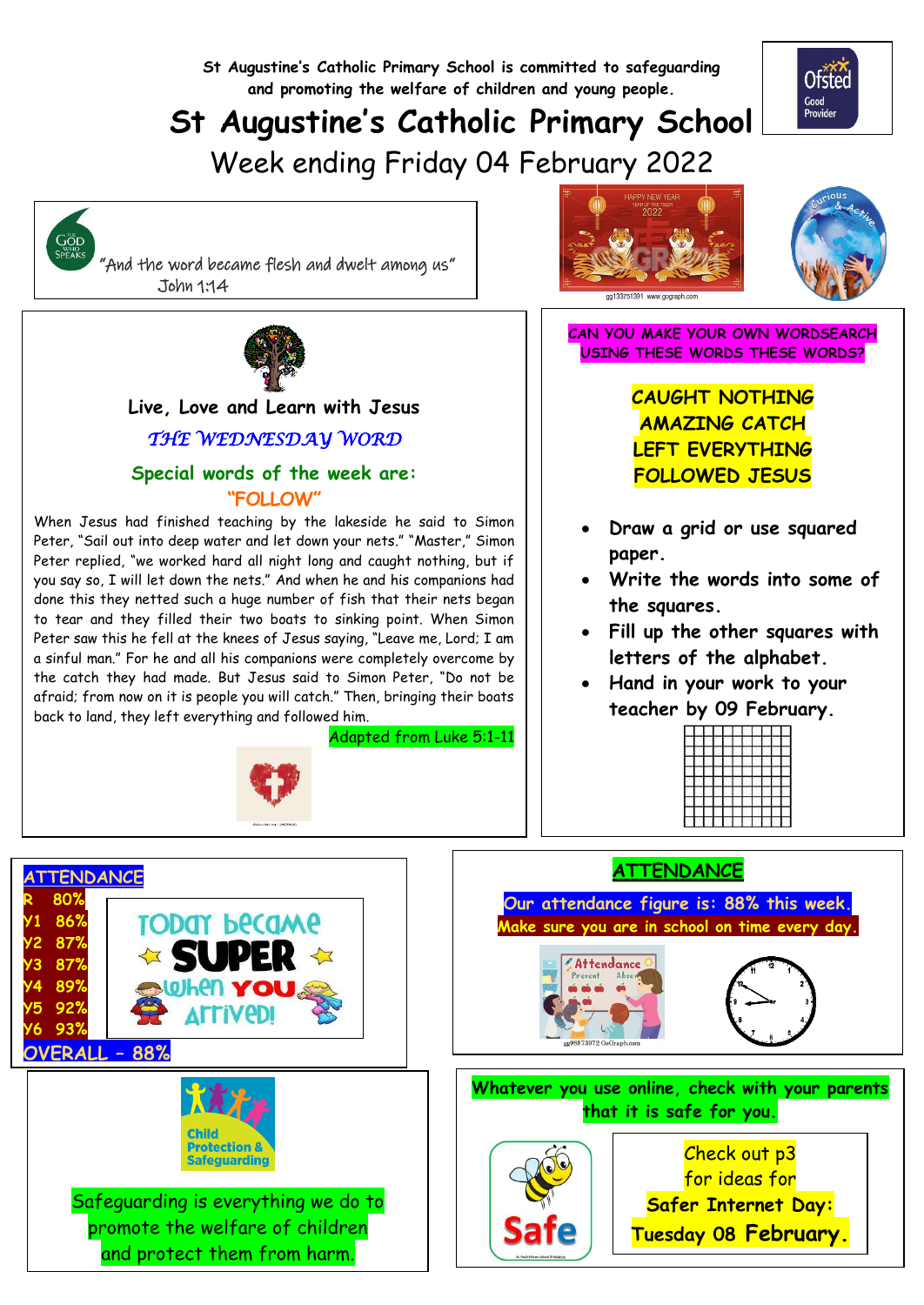## **MESSAGES FROM CLASS TEACHERS**

| <b>CLASS</b>      |                                                                                                                                                            | <b>STARS OF THE WEEK</b> |                  |
|-------------------|------------------------------------------------------------------------------------------------------------------------------------------------------------|--------------------------|------------------|
| <b>Nursery</b>    | Well done, we have been working hard and having lots of fun<br>learning about Lunar New Year!                                                              | David Antica             | Diana Gaziova    |
| Reception         | Wow! We have been celebrating The New Lunar Year, with<br>dancing, making fans, purses and painting Tigers. We have<br>worked very hard.                   | Oyku Kolanc              | Alex Vo          |
| <b>Year One</b>   | Well done, Year 1! You have worked very hard this week for Mrs<br>Chana and Miss McGrath.                                                                  | Nadine Milowicka         | Kartik Ram       |
| <b>Year Two</b>   | We've enjoyed our story about Croco's Purse this week and<br>produced some good dialogue between the characters.                                           | Summer Shelley           | Oliwier Urbaniak |
| <b>Year Three</b> | We have been working hard learning about adding and<br>subtracting money.                                                                                  | <b>Frankie Marriner</b>  | Viliam Gazi      |
| <b>Year Four</b>  | An excellent week's work Y4. Thank you for always making your<br>best effort.                                                                              | Kaylan Phu               | Jennifer Pham    |
| <b>Year Five</b>  | You have all worked hard during this very busy week. Well done,<br>everyone!                                                                               | Filip Daszkiewicz        | Angela Baruti    |
| <b>Year Six</b>   | A great week Year 6. Your Mathematics work on pie charts and<br>compound shape has been excellent.<br>NUCLOCALIZED LOUT CAN BOARTNIC CULOTALLE OF SOUTH 10 | Layla Warren             | Alan Adamkowski  |

**PLEASE WATCH OUT FOR POSSIBLE SYMPTOMS OF COVID-19:**

**NEW CONTINUOUS COUGH/HIGH TEMPERATURE/LOSS OF OR CHANGE IN NORMAL SENSES OF TASTE & SMELL IF LATERAL FLOW TESTS ARE NEGATIVE, CHILDREN SHOULD ATTEND SCHOOL**

**READ WRITE INC LINKS** 





## **PHONICS**

#### **YEAR RECEPTION**

**<https://schools.ruthmiskin.com/training/view/Kf1aUZ0d/rZjAeTnI> <https://schools.ruthmiskin.com/training/view/U1Hq7Pwz/PFa1K3AA> <https://schools.ruthmiskin.com/training/view/AmGrQD6m/jUhsSj6c> <https://schools.ruthmiskin.com/training/view/25CrQkbt/u3VtdPgC> <https://schools.ruthmiskin.com/training/view/QD7Uv5i4/KOd8nZ0C> YEAR ONE**

**<https://schools.ruthmiskin.com/training/view/4US96sz1/YEO5ZBLx> <https://schools.ruthmiskin.com/training/view/ok0s1ExC/6yJypn5o> <https://schools.ruthmiskin.com/training/view/OBlmcLwx/fAQ7IEmI> <https://schools.ruthmiskin.com/training/view/WntP3o2c/p0rR8qDd> <https://schools.ruthmiskin.com/training/view/xi90bVey/r9UVvRQG> <https://schools.ruthmiskin.com/training/view/dAqWxetd/uwLfF0Xi> <https://schools.ruthmiskin.com/training/view/mifuUzBU/302nJ5lO> <https://schools.ruthmiskin.com/training/view/7DeGfLQ9/3VwjOVMD> <https://schools.ruthmiskin.com/training/view/mcquG0EQ/3Wovb7dz> <https://schools.ruthmiskin.com/training/view/o1wsZ9HU/nAtQdIyR> YEAR TWO**

**<https://schools.ruthmiskin.com/training/view/SzmCEm0i/sb8vgh4Z> <https://schools.ruthmiskin.com/training/view/jPA9P3wE/HakCLrxH> <https://schools.ruthmiskin.com/training/view/tSfFM6rf/C313uzIC> <https://schools.ruthmiskin.com/training/view/4YLQ4AVB/GTg0a39o> <https://schools.ruthmiskin.com/training/view/NsVlDlaX/HPZdFiG0> <https://schools.ruthmiskin.com/training/view/NOxoKNtx/vaAqZEFS> <https://schools.ruthmiskin.com/training/view/39zebcM5/5iOsfNqL> <https://schools.ruthmiskin.com/training/view/3w1ScluA/XWfqbFSd> <https://schools.ruthmiskin.com/training/view/YacFsQeA/NU0UaSoQ> <https://schools.ruthmiskin.com/training/view/7rcMtu2u/KmsjLL2D>**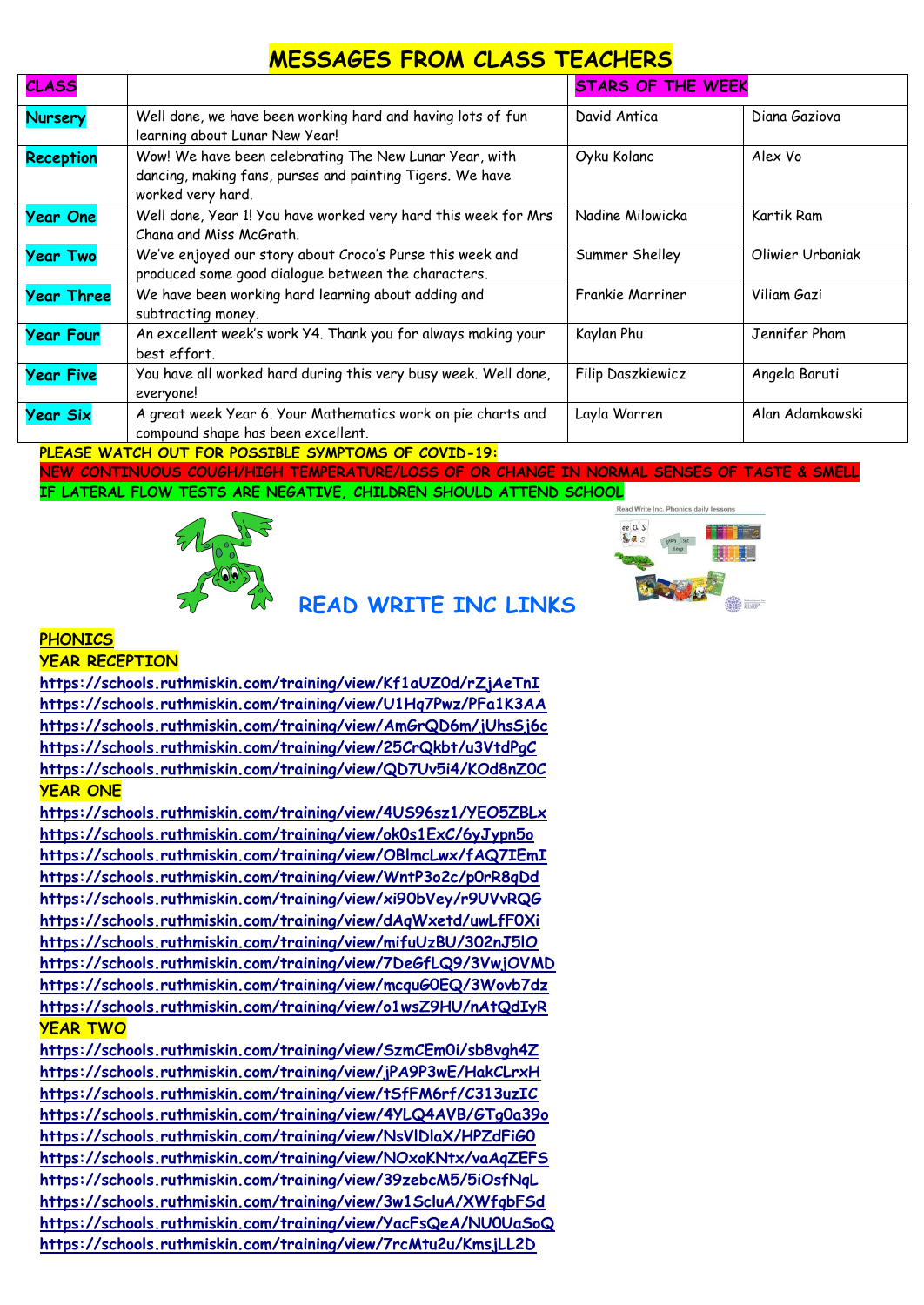

## **TUESDAY 08 FEBRUARY 2022**



<https://www.youtube.com/watch?v=4keZKmxlUSA>



## <https://youtu.be/UHDOhYfpXSE>



<https://youtu.be/FAdMiqoZFJM>



[https://www.staugust.bham.sch.uk/images/design](https://www.staugust.bham.sch.uk/images/design/tuk-kids-468x60.gif) [/tuk-kids-468x60.gif](https://www.staugust.bham.sch.uk/images/design/tuk-kids-468x60.gif)

# childline

ONLINE. ON THE PHONE, **ANYTIME** childline.org.uk 0800 1111

<http://www.thinkuknow.co.uk/>

If you have any concerns about online safety or just want to explore the topic, please use these links.

Let us know if you are worried in any way about online safety.